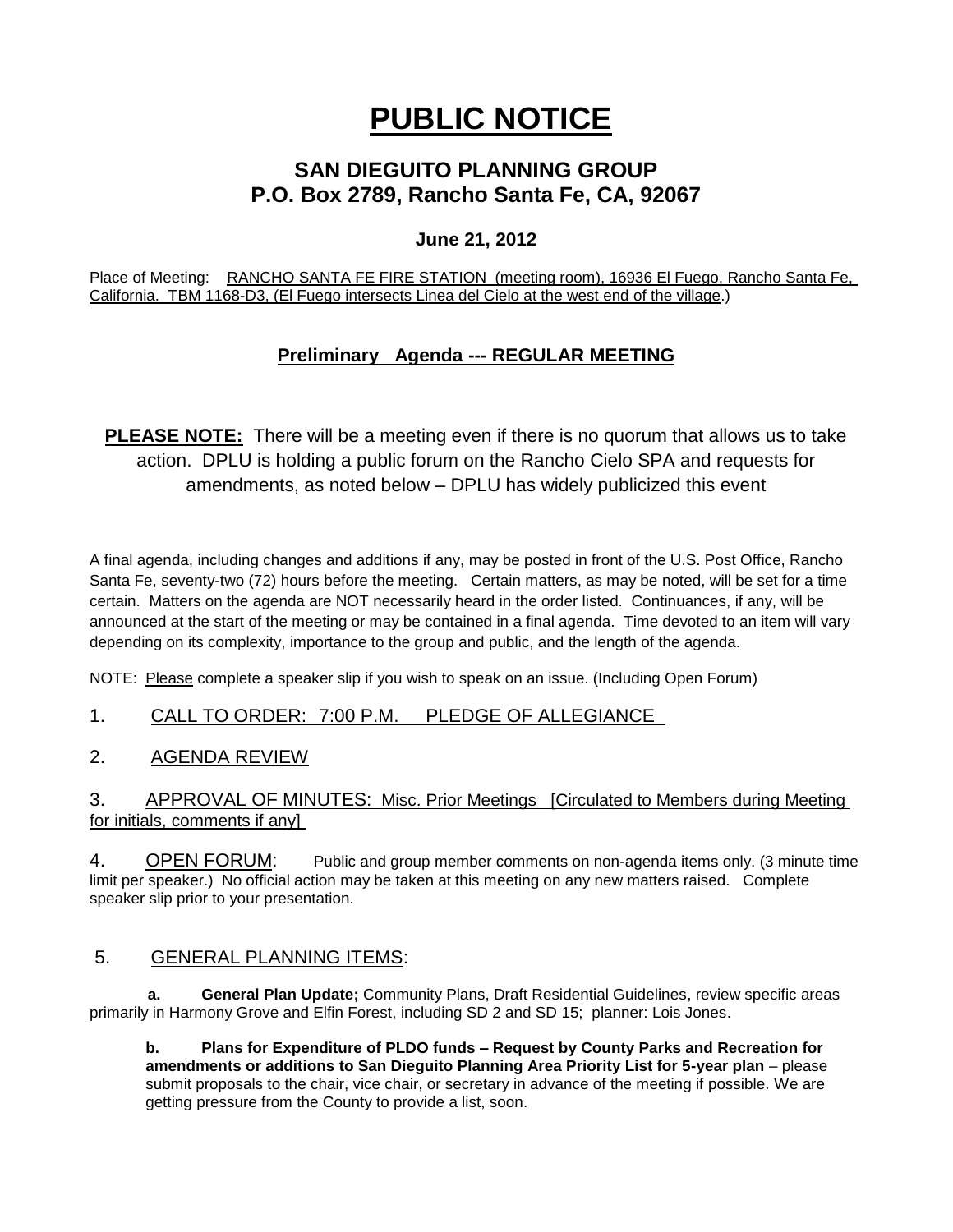*c. Ratify Chair's Appeal of Certification of Final EIR for Palma de la Reina Development Project L 14372, ER 03-13-001, SCH no. 2009041114 – Newport Pacific Property at SW corner of Via de La Valle & Cancha de Golf, Whispering Palms, RSF. Planner: Paul Marks*

*d. Harmony Grove Community proposal to submit to the county for a permit to construct "Welcome to Harmony Grove" architectural signs at the approaches to the community from Escondido and Elfin Forest. Representatives from the community will present a preliminary design to solicit comments and feedback from the SDPG before submitting to the County.* 

## 6. MAJOR PROJECTS AND LAND USE ITEMS:

**A. 3300-10-037 (P10-037RPL1], REZ 10-004 P 10-037 REZ 10-004 CHINESE BIBLE MUP/REZONE – KIVA 09-0117132 – Santa Fe Valley Chinese Church 16919 Four Gee Road n/o Tallus Glen.** Proposed church in Santa Fe Valley Specific Plan area – 1000 seat main sanctuary, to expand to 1500, with classrooms, offices recreation, school, and ancillary uses. 43 ft. high with two 57 ft. towers; S88 zone to RS-2 zone Applicant contact: Ron Harper, Jr. 858-449-4425 Planner: Bruce Liska

**B. MUP Mod - P95-012W1 (3301-95-012-01) - Verizon Wireless Cell Site at 1790 Rancho Summit Drive,**  Olivenhain Mun. Water District - Project is the installation of new 30kW emergency backup diesel generator with a diesel tank in a new 9' 10" x 11' 2" completely enclosed manufactured generator sound enclosure - Project Contact: John Bitterly (714) 349-5539 / DPLU Planner: Marisa Smith (858) 694-2621 / Planning Group: Don Willis (858) 481-6922

**C. 3813-11-001 [REZ 11-001] – TM 5669 –SPA-11-001, STP 11-014] - Crosby Enclave** apn 267-190-03- 00 s/e corner of Del Dios Hwy and Bing Crosby Boulevard, north side of entry to Crosby Estates – requires rezone from S88/A70/RR to RS7, specific plan amendment, site plan review, and subdivision map; Proposal would increase density from 3 single family residential units to 15 lots with 13 dwelling units on 8 acres, entry from Bing Crosby Blvd. - @ 52% of property below 15% slope, with >40% above 50% slope – minimum net lot size @6300 sq. ft. [@ 0.15 acre] Owner: TOR Investments; Applicant California West Communities – contact Dan Rehm 858-558-4500 Planner: Paul Marks – possible motion for reconsideration

**D. P 12-006, 3300-12-006 Del Dios Water Tank, Verizon Cellular – 9885 Orange Lane, Del Dios – near Lookout Place - Proposal to attach new power antennas to existing water tank,** new microwave antenna to new 50ft Mono-Broadleaf pole and equipment in 500 square foot equipment enclosure – walls 6 to 9,5 feet high – 5th carrier on site applicant contact Adam Jones 714-357-1398 Planner: Ira Epstein

### 7. REPORTS AND GENERAL DISCUSSION:

DEL DIOS NICOLAS CHRISTENFELD PARKS / TAC/COUNTY PARKS GENERAL PLAN 2020 + COMMUNITY PLAN LOIS JONES SAN DIEGUITO RIVER PARK BRUCE LISKA/CHACO CLOTFELTER 4S RANCH RSF ASSOCIATION LOIS JONES ROADS & TRAFFIC / SANDAG EL CAMINO REAL/VIA DE LA VALLE DON WILLIS ELFIN FOREST **DOUG DILL / JACQUELINE ARSIVAUD-**

BENJAMIN

#### 8. ADMINISTRATIVE MATTERS:

- **A**. Consideration and comments on circulation mail
- **B.** Future agenda items and planning
- **C.** Adding potential projects to Transnet & PLDO Funds Lists for future votes no action to be